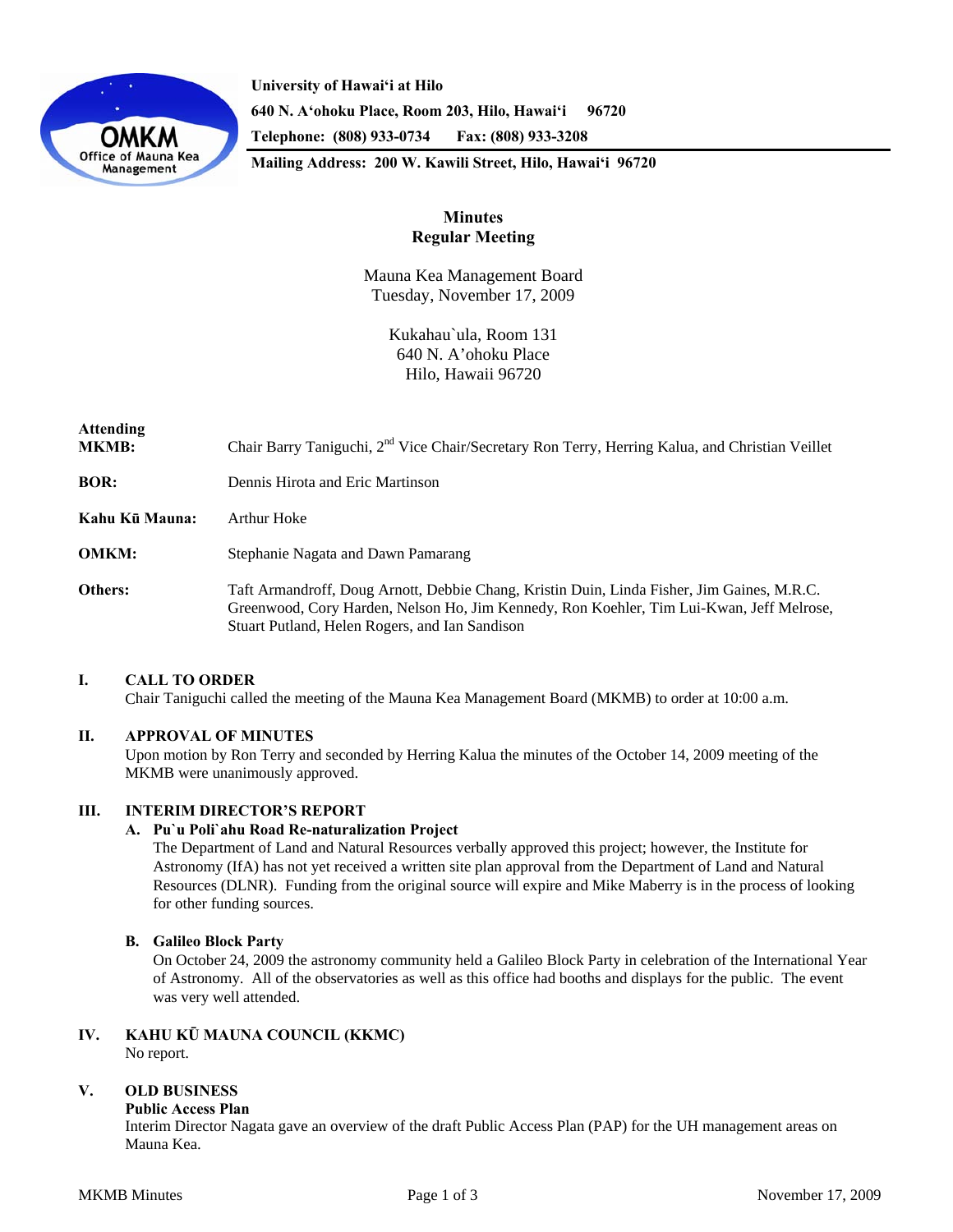# Key tenets

The plan is based on six key tenets:

- 1. Mauna Kea is part of the Public Land Trust and held in trust for Native Hawaiians and the general public
- 2. Protecting the health and safety of people is a primary concern for UH
- 3. An informed and educated public is best prepared to make good decisions and behave appropriately
- 4. Traditional and customary rights are legally and constitutionally protected
- 5. Good management decisions should be based on data
- 6. UH has the responsibility to adopt formal rules to manage public activities and should seek compliance at the lowest level of control

The PAP identifies a range of control methods for managing public access. They range from the lowest form of control such as personal responsibility and education, to higher levels of control in the form of contractual requirements and situational control, such as the use of off duty polices officers. The highest level of control would involve some level of official law enforcement presence through collaboration with other agencies or the hiring of law enforcement officers. Generally people felt the rangers were most effective in terms of educating the public and controlling activities on the mountain. Because of the infrequency of serious incidents on the mountain, primary law enforcement at this time may not be necessary.

# Primary Objective of the Plan

The Public Access Plan is a plan that provides guidance such as principles and policies for OMKM and MKMB to follow in developing specific access management actions and administrative rules.

Key Principles proposed in the PAP include:

- 1. The University has a mandate to protect the resources.
- 2. The UH Management Areas are part of the "Public Land Trust" to be managed as a public resource.
- 3. Public health and safety and the conservation of natural and cultural resources are the highest management priorities.
- 4. Traditional and customary Native Hawaiians rights need to be preserved and protected.
- 5. UH should strive to be consistent with the policies and practices in effect for adjacent lands under State jurisdiction.

# Key Policies proposed in the PAP include:

General

- 1. Public access rules will be subject to review and approval by BLNR.
- 2. Ranger, VIS staff, and volunteer training programs will be sustained and enhanced to ensure high quality interpretive capacity, public safety response and constructive relationships with all user groups.

Public Safety and Emergency Response

1. Public access to the summit region will be limited when road, weather conditions and crowds create conditions that are hazardous to public health and safety.

Education and Interpretation

- 1. To instill a sense of wonder and respect among all visitors, employees and island residents for Mauna Kea's natural, spiritual, cultural and scientific resources.
- 2. Educational outreach and advisories regarding health issues are a high priority.

Traditional and Customary Activities

1. Individuals and groups wishing to conduct traditional and customary practices will be safely accommodated.

Commercial Activities

- 1. UH will follow DLNR's "Policy for Commercial Activities on State Owned and Managed Lands and Waters" in the UH Management Areas.
- 2. UH will continue to regulate commercial activities and enforce permit conditions to ensure that commercial entities operate safely and appropriately.